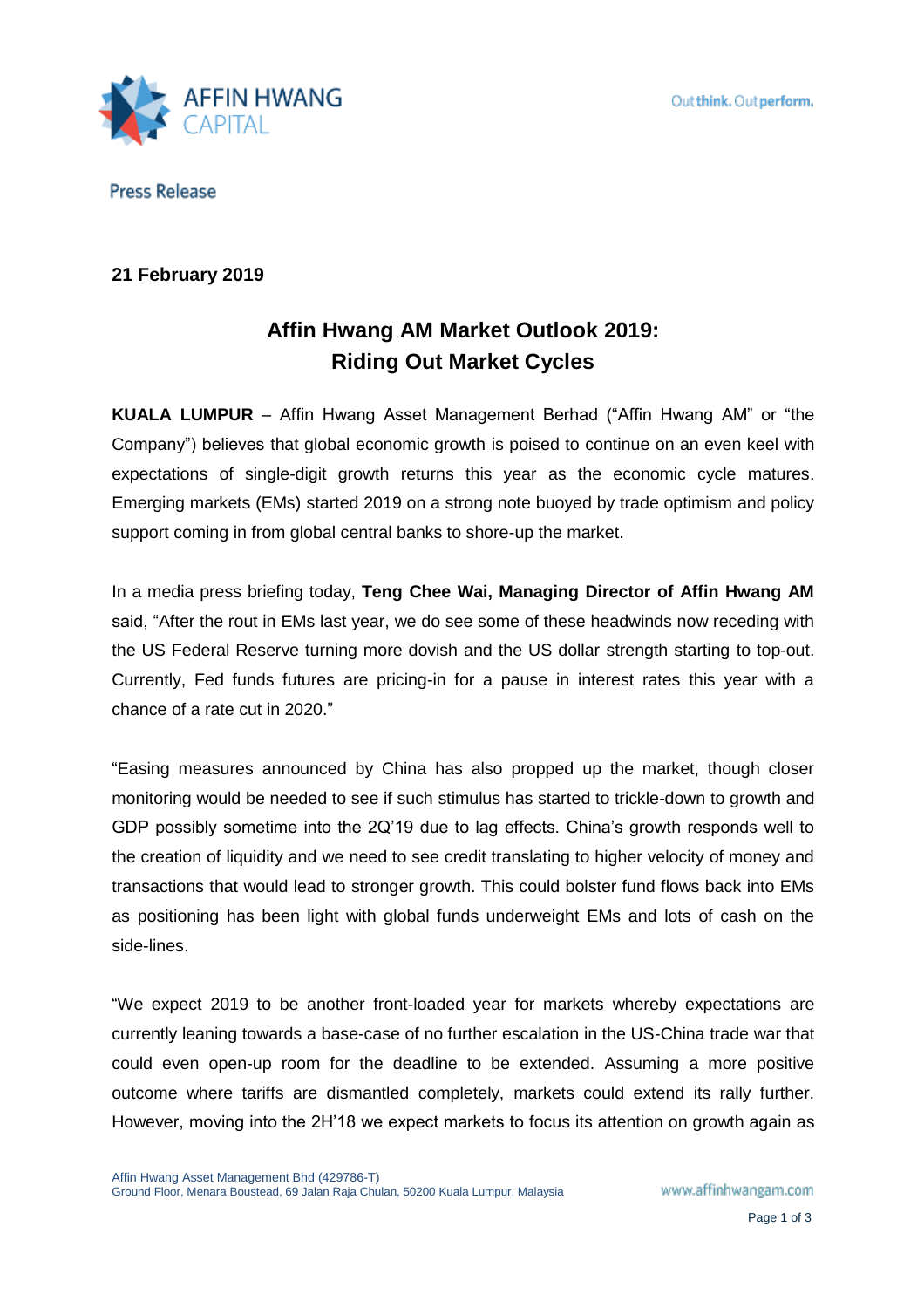

**Press Release** 

we approach a late cycle and global growth starts to taper off. If earnings revision continues to decelerate, this would also put a drag on markets," continued Teng.

On **outlook for Malaysia**, Teng adds, "Malaysia is still firmly on its path towards reforms and in rectifying the wrongs of the past. Whilst, the sweeping changes introduced by the new government will be beneficial in the long-term, it is also important for the country to move beyond kitchen-sinking and start to grow again. We saw how various sectors ranging from construction to utility whipsawed by policy changes and regulatory risk last year.'

"But over time, as the new government comes of age and learn the ropes of administering policies, we believe the foundation has been laid for a more vibrant market in the future. As confidence builds, we would then see the return of fund flows and FDIs that would lead to more resilient growth, especially with increased participation from the private sector and the economy becoming more efficient," Teng said.

In a **company update** briefing**,** Teng continues**, "**Despite a challenging year for the asset management industry in 2018, we managed to achieve positive net sales for our funds and staved off severe outflows. We will continue to harness new innovative capabilities to expand our offerings in helping our clients navigate volatility ahead and also strengthen our distribution channels to penetrate the market further."

In a separate development, the company added another feather to its cap bagging 2 awards at the '*Best of the Best Awards 2019'* by *Asia Asset Management* recently. These are:-

- 1. Best Institutional House, Malaysia Winner: Affin Hwang Asset Management Berhad
- 2. CEO of the Year, Malaysia Winner: Teng Chee Wai, Affin Hwang Asset Management Berhad

- End of Press Release –